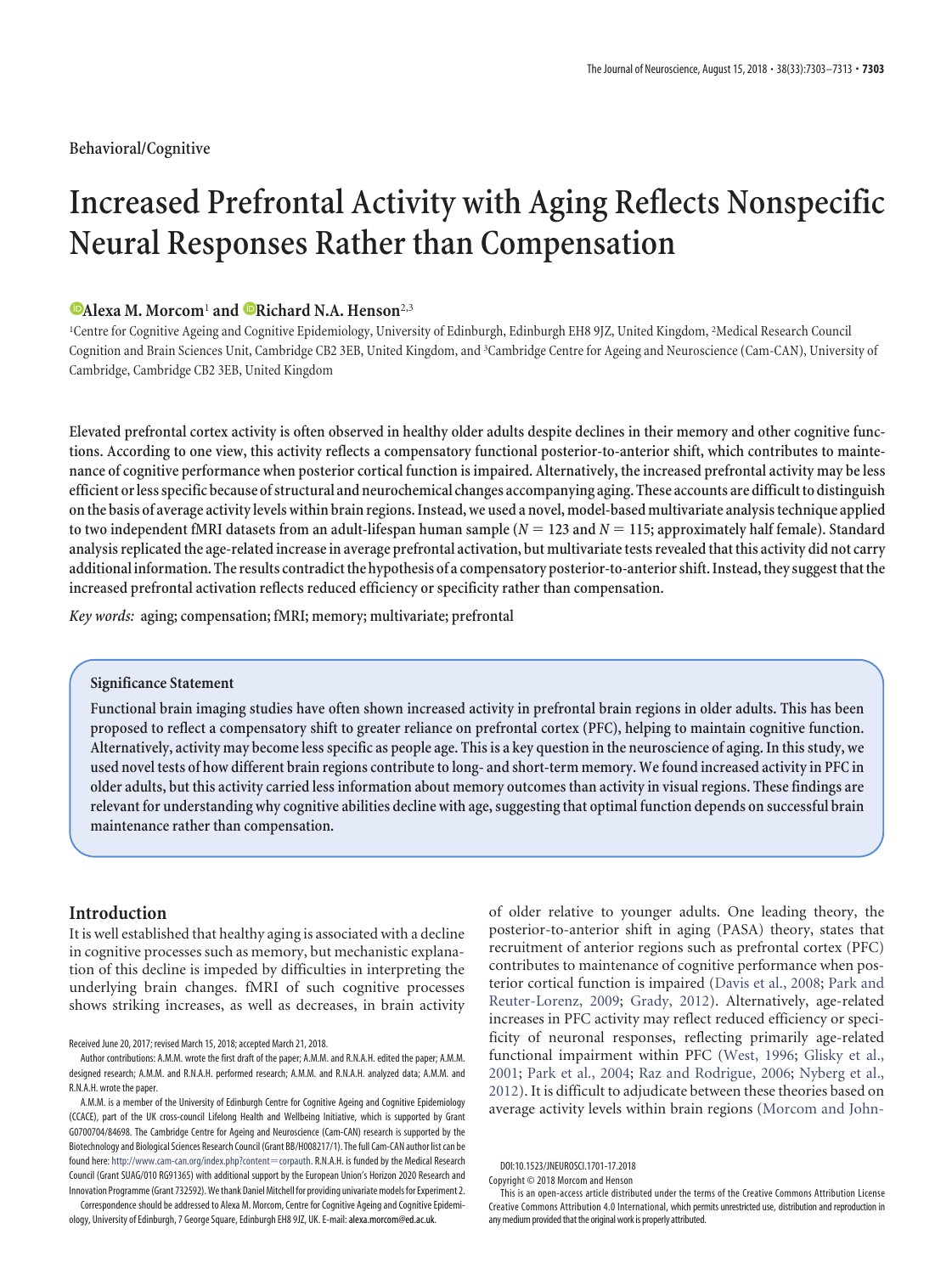

<span id="page-1-0"></span>Figure 1. Memory tasks. *a*, *b*, LTM task. *c*, STM task. *a*, Associative encoding. In the scanned study phase of the LTM task, participants were asked to make up a story that linked each object with its background scene (120 trials total). A scene with positive valence is illustrated. On each trial, the scene was presented for 2 s, the object was superimposed for 7.5 s, and finally the screen was blanked for 0.5s before the next trial. b, Associative retrieval. At test (out of the scanner), each object was presented again and, after a measure of priming, item memory, and background valence memory, participants were asked to verbally describe the scene with which it was paired at study. The latter verbal recall was scored as correct or incorrect, which was then used to classify the trials atstudy into "remembered" and "forgotten" (see text for details). The example illustrates encoding and retrieval of a trial with neutral valence.*c*, An example trial of STM task with memory load of two items. Trials began with fixation dot for 7s. On each trial, three dot displays were displayed in red, yellow, and blue for 500 ms each (250 ms gap). To vary load, the dots in one, two, or three of the dot displays moved in a consistent direction (the to-be-ignored displays rotated). After the last display, the screen was blanked for an 8 s maintenance period and then the probe display presented a colored circle to indicate which dot display to recall (red, yellow, or blue). Participants had up to 5 s to adjust the pointer until the direction matched that of the to-be-remembered display.

[son, 2015\)](#page-10-6), so we used a novel multivariate approach to directly test predictions of the PASA theory.

With multivariate methods that examine distributed patterns of brain activity over many voxels, one can ask whether increased anterior activity provides additional information and if this information goes beyond that provided by posterior cortical regions. Such increases in the information represented by PFC activity would support theories that attribute additional PFC recruitment to compensatory mechanisms. We used a modelbased decoding approach called multivariate Bayes (MVB) [\(Fris](#page-9-2)[ton et al., 2008;](#page-9-2) [Morcom and Friston, 2012;](#page-10-7) [Chadwick et al.,](#page-9-3) [2014\)](#page-9-3), which estimates the patterns of activity that best predict a target cognitive outcome. Importantly, MVB allows formal comparison of models comprising different brain regions such as PFC, posterior cortex, or their combination.

In this study, we applied MVB to fMRI data from two different paradigms in population-derived, adult-lifespan samples (*N* - 123 and  $N = 115$ , age range 19-88 years; [Shafto et al., 2014\)](#page-10-8). In the first, long-term memory (LTM) experiment, participants were scanned while encoding new memories of unique pairings of objects and background scenes and the target cognitive outcome was whether these associations were subsequently remembered [\(Fig. 1](#page-1-0)*a*). A previous behavioral study in an independent sample showed a strong decline in such associative memory across the adult lifespan [\(Henson et al., 2016\)](#page-10-9). To test whether findings generalized across tasks and cognitive domains, as PASA predicts [\(Davis et al., 2008\)](#page-9-0), we replicated our findings in a second, visual short-term memory (STM) experiment. In the STM experiment, a separate sample of participants was scanned while maintaining visual dot patterns online for a few seconds in the presence of distraction and the target cognitive outcome was the increase in the number of patterns to be maintained (i.e., load; [Fig. 1](#page-1-0)*b*). Increases in PFC activity have frequently been reported in older adults in similar tasks [\(Grady et al., 1998;](#page-10-10) [Cabeza et al.,](#page-9-4) [2004\)](#page-9-4), although sometimes activity reductions are found at higher loads [\(Cappell et al., 2010\)](#page-9-5).

We defined two regions of interest (ROIs): posterior visual cortex (PVC), comprising lateral occipital and fusiform cortex, and PFC, comprising the ventrolateral, dorsolateral, superior, and anterior regions [\(Fig. 2](#page-2-0)*a*). These ROIs were based on previous fMRI studies of memory tasks and those cited in the context of the PASA theory [\(Davis et al., 2008;](#page-9-0) [Maillet and Rajah, 2014\)](#page-10-11).

# **Materials and Methods Experiment 1: LTM encoding**

*Participants*. A healthy, population-derived adult lifespan human sample  $(N = 123; 19 - 88$  years; 66 female) was collected as part of the Cambridge Centre for Ageing and Neuroscience (Cam-CAN) study [\(Shafto et al.,](#page-10-8) [2014\)](#page-10-8). Participants were fluent English speakers in good physical and mental health. Exclusion criteria included a low Mini Mental State Examination (MMSE) score  $(\leq 24)$ , serious current medical or psychiatric problems or poor hearing or vision, as well as standard MRI safety criteria. Two participants were excluded from fMRI analysis as subsequent memory could not successfully be decoded from either ROI (see "Experimental design and statistical analysis" section). Two further participants were excluded because of statistical outlier values in the analysis of univariate subsequent memory effects (see "Statistics for criteria" section). The experiment used a within-participant design, so all participants received all the task conditions. Therefore, randomization and blinding were not required. The study was approved by the Cambridgeshire 2 (now East of England–Cambridge Central) Research Ethics Committee. Participants gave informed written consent.

*Materials*. Stimuli were 160 pictures of everyday emotionally neutral objects taken from [Smith et al. \(2004\).](#page-10-12) For the study phase, objects were presented within a square yellow background on one of 120 scenes from the International Affective Picture System (IAPS) emotional pictures database [\(Lang et al., 1997\)](#page-10-13). Scenes were grouped into 40 per valence (positive, neutral, or negative), selected based on a pilot study, with the same randomized trial order for each valence condition for all participants. To control for stimulus effects, the 160 objects were divided randomly into four sets and the allocation of object sets to scene valence rotated across participants in four different counterbalances (for further details, see [Henson et al., 2016\)](#page-10-9).

*Behavioral procedure*. The paradigm is summarized in [Figure 1](#page-1-0)*a*. The scanned study phase comprised 120 trials, presented in two 10 min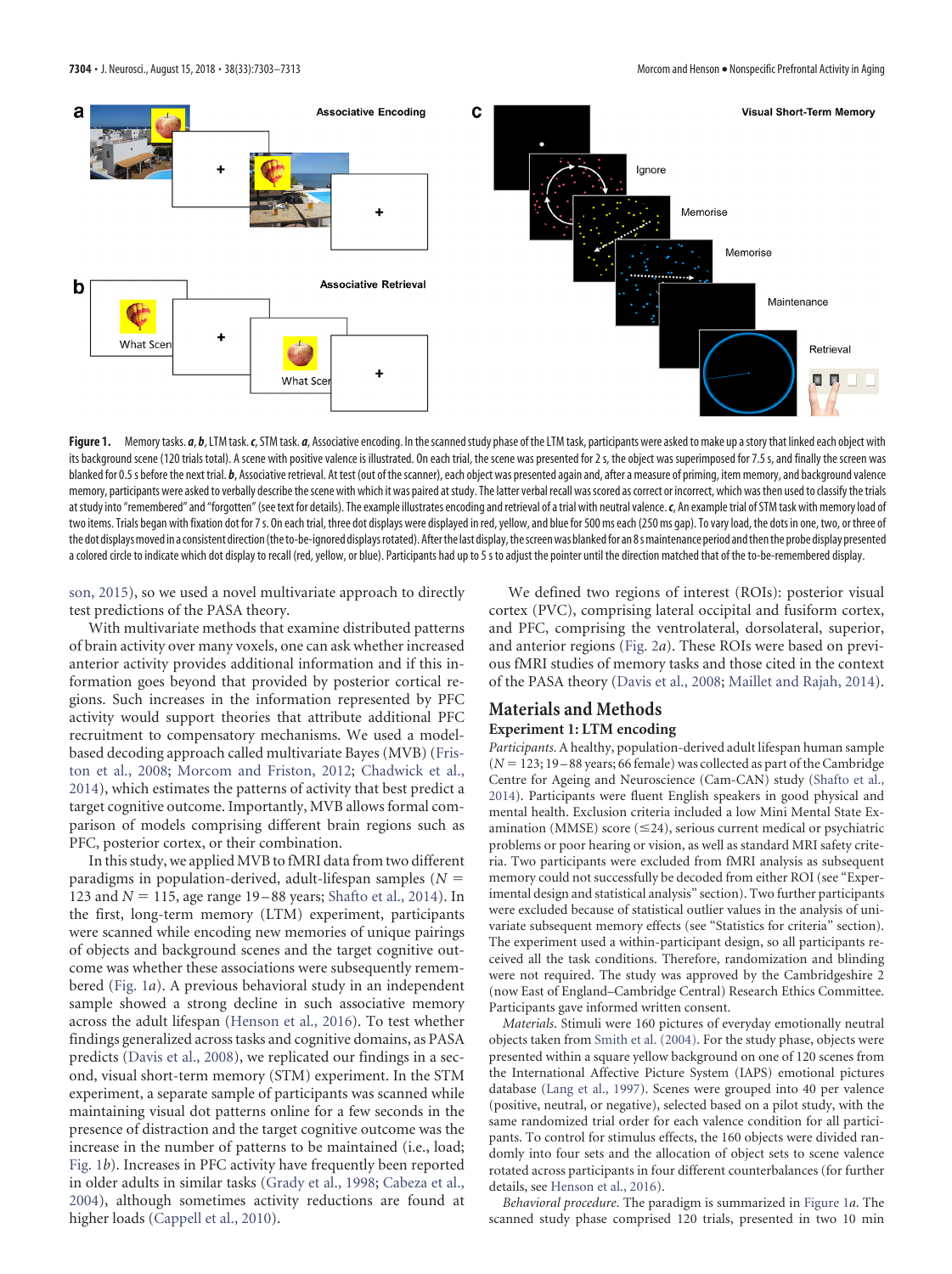

<span id="page-2-0"></span>Figure 2. Relationship between age and univariate and multivariate effects within ROIs. *a*, Univariate subsequent memory effects (mean activity for remembered  $-$  forgotten), showing increased activity with age in PFC but not PVC. b, Spread of multivariate responses predicting subsequent memory (SD of fitted MVB voxel weights), showing reduced spread of responses with age in both ROIs. *c*, Univariate effects of load (positive linear contrast) during STM maintenance, showing increased activity with age in both ROIs. *e*, Spread of multivariate responses during STM maintenance predicting increasing load, showing reduced spread of responses with age in both ROIs. Red and blue lines are robust-fitted second-order polynomial regression lines and shaded areas show 95% confidence intervals. **e**, PVC (blue) and PFC (red) ROIs overlaid on sagittal section ( $x = +36$ ) of a canonical T1-weighted brain image. Note that *y*-axis scales are not comparable across tasks.

blocks separated by a short break. On each study trial, a background scene was first presented for 2 s and an object was then superimposed for 7.5 s slightly above center and either to the left or right. Participants were asked to create a story that linked the object to the scene and to press a button when they had made the story. To equate the amount of time spent processing the story, participants were asked to continue to elaborate it until the scene and object disappeared. A blank screen of 0.5 s was then presented before the next trial. Participants were informed that the task would include some pleasant and unpleasant scenes. They were not told that their memory would be tested later. A practice session of six study trials was given just beforehand.

The test phase took place outside the scanner after a short break of  $\sim$  10 min involving refreshment and conversation with the experimenter. The 120 objects from the study phase were presented again, randomly intermixed with 40 new objects, and divided into four blocks lasting  $\sim$  20 min each. The first stage of each test trial involved tests of priming, item memory, and memory for the picture valence (for details, see [Henson et](#page-10-9) [al., 2016\)](#page-10-9). However, for the present fMRI analysis, we focused on the fourth question in each trial. Participants were asked to verbally recall the scene that had been paired with the test object at study. Trials at study in which scenes were correctly recalled at test, in terms of detail or gist, were scored as "remembered." Remaining trials were split according to whether the scenes could not be recalled ("associative misses"), for which an incorrect scene was described instead ("associative intrusions"), or for which the object was not recognized ("item misses"). Initial analyses showed no evidence that valence interacted with age, so trials were collapsed across valence (see "Behavioral results" section). [Table 1](#page-2-1) summarizes the trial numbers per condition split by age tertile.

#### <span id="page-2-1"></span>**Table 1. Trial numbers divided by condition**

|                       | Younger<br>$(19 - 45 \text{ years})$ | Middle age<br>$(46 - 64 \text{ years})$ | <b>Older</b><br>$(65-88 \text{ years})$ |  |  |
|-----------------------|--------------------------------------|-----------------------------------------|-----------------------------------------|--|--|
|                       | $n = 38$                             | $n = 43$                                | $n = 42$                                |  |  |
| Remembered            | 55(25)                               | 44 (24)                                 | 23(15)                                  |  |  |
| Forgotten             |                                      |                                         |                                         |  |  |
| Associative miss      | 31(13)                               | 38(17)                                  | 46 (18)                                 |  |  |
| Associative intrusion | 11(8)                                | 13(10)                                  | 10(8)                                   |  |  |
| Item miss             | 22(15)                               | 25(17)                                  | 42 (24)                                 |  |  |

Remembered refers to trials with correct object recognition and scene recall; associative miss, trials with correct object recognition but no scene recall; associative intrusion, trials with correct object recognition but recall of an incorrect scene; item miss, trials with misclassification of the object as unstudied. Data are split by age tertile and are shown as means (SD).

For the main imaging analyses, we combined the three types of forgotten trial to maximize power. However, in case processes that lead to subsequent memory for associative memory versus item memory differ [\(Dennis et al., 2008;](#page-9-6) [Mattson et al., 2014\)](#page-10-14), we also ran a subsidiary imaging analyses with item misses excluded.

*Imaging data acquisition and preprocessing*. The MRI data were collected using a Siemens 3 T TIM TRIO system. MR data preprocessing and univariate analysis were performed with SPM12 software (Wellcome Department of Imaging Neuroscience, London, www.fil.ion.ucl.ac.uk/spm), release 4537, implemented in the AA 4.0 pipeline [\(https://github.com/](https://github.com/rhodricusack/automaticanalysis) [rhodricusack/automaticanalysis\)](https://github.com/rhodricusack/automaticanalysis). The functional images were acquired using T2\*-weighted data from a gradient-echo echoplanar imaging (EPI) sequence. A total of 320 volumes were acquired in each of the two study sessions, each containing 32 axial slices (acquired in descending or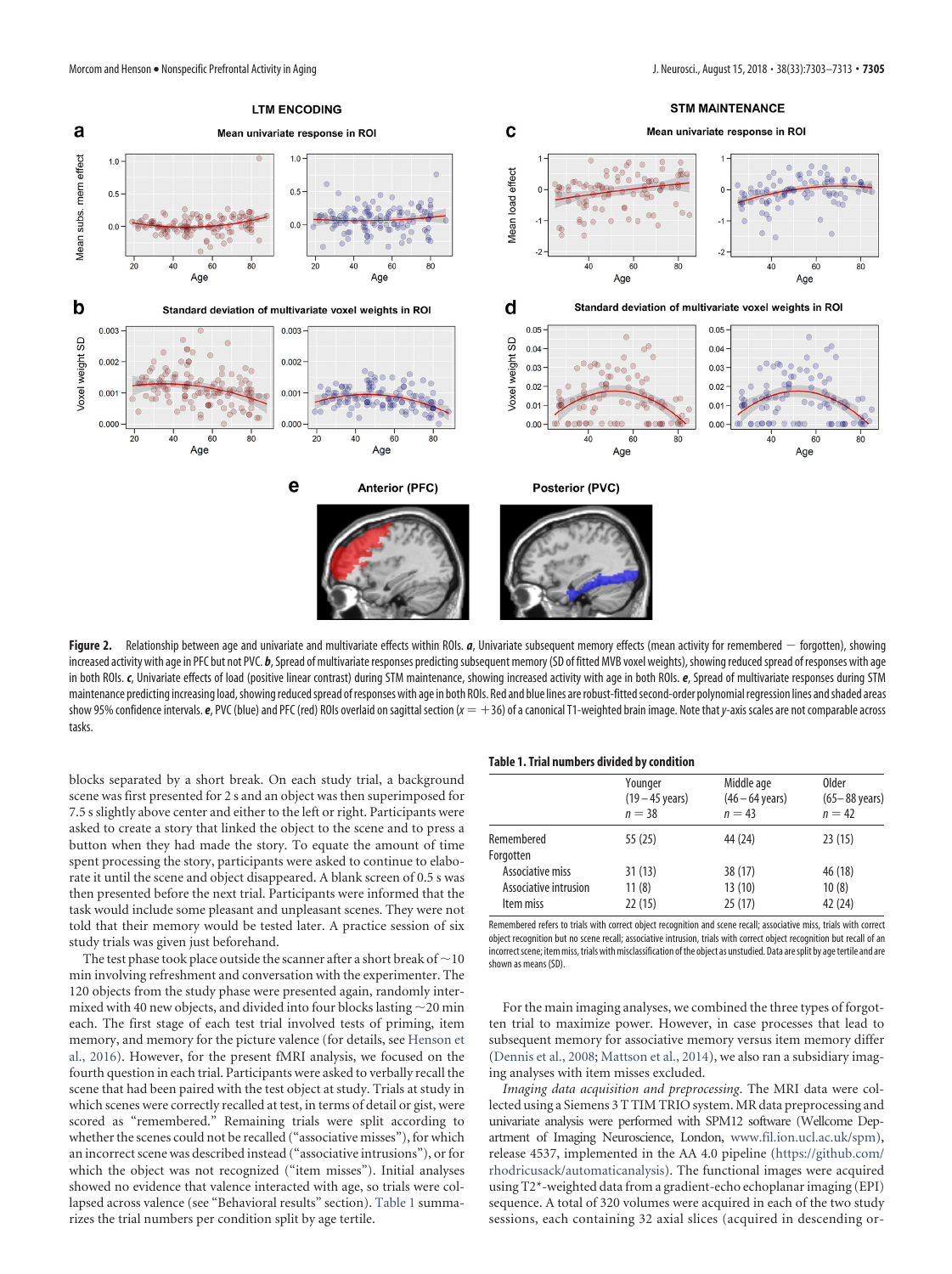der), slice thickness of 3.7 mm with an interslice gap of 20% (for whole brain coverage including cerebellum;  $TR = 1970$  ms;  $TE = 30$ ms; flip angle = 78 degrees;  $FOV = 192$  mm  $\times$  192 mm; voxel-size =  $3$  mm  $\times$  3 mm  $\times$  4.44 mm). A structural image was also acquired with a T1-weighted 3D magnetization prepared rapid gradient echo  $(MPRAGE)$  sequence  $(TR = 2250 \text{ ms}, TE = 2.98 \text{ ms}, TI = 900 \text{ ms}, 190$ Hz per pixel; flip angle 9 deg; FOV 256  $\times$  240  $\times$  192 mm; GRAPPA acceleration factor 2).

The structural images were rigid-body registered with an MNI template brain, bias corrected, segmented, and warped to match a gray matter template created from the whole CamCAN Stage 3 sample  $(N = 272)$ using DARTEL [\(Ashburner, 2007;](#page-9-7) [Taylor et al., 2017\)](#page-10-15). This template was subsequently affine transformed to standard Montreal Neurological Institute (MNI) space. The functional images were then spatially realigned, interpolated in time to correct for the different slice acquisition times, rigid-body coregistered to the structural image, transformed to MNI space using the warps and affine transforms from the structural image, and resliced to  $3 \times 3 \times 3$  mm voxels.

*Univariate imaging analysis*. For each participant, a general linear model (GLM) was constructed, comprising three neural components per trial: (1) a delta function at onset of the background scene, (2) an epoch of 7.5 s that onset with the appearance of the object (2 s after onset of scene) and offset when both object and scene disappeared, and (3) a delta function for each keypress. Each neural component was convolved with a canonical hemodynamic response function to create a regressor in the GLM. The scene onset events were split into three types (i.e., three regressors) according to the valence of the scene on each trial, whereas the keypress events were modeled by the same regressor for all trials (together, these four regressors served to model trial-locked responses that were not of interest). The responses of interest were captured by the epoch neural component, during which participants were actively relating the scene and object (see "Behavioral procedure" section). The duration of this component did not depend on response time because participants were instructed to continue to link the object and scene mentally for the full duration of the display.

For the principal GLMs, the epoch component was split into six types (regressors) according to the three scene valences and two types of subsequent memory; that is, study trials for which the scenes were correctly recalled ("remembered") and those for which the scenes could not be recalled, an incorrect scene was described instead, or the object was not recognized ("forgotten"). When comparing remembered and forgotten trials, we averaged across the three valences because: (1) there was no behavioral evidence of an interaction between age and valence on subsequent memory, (2) there was no imaging evidence of an interaction between age and valence on subsequent memory, and (3) there would have been insufficient numbers of each trial-type to examine each valence separately. Therefore, the main target contrast for the univariate and multivariate analyses were remembered versus forgotten trials.

As noted above, given that encoding of associative (source) information versus item information may differ with regard to additional recruitment and (potentially) to compensation [\(Dennis et al., 2008;](#page-9-6) [Mattson et](#page-10-14) [al., 2014\)](#page-10-14), we ran a subsidiary analysis in which the "forgotten" category excluded item misses. In these GLMs, study trials were modeled using nine regressors according to the three scene valences and three (rather than two) types of subsequent memory: trials on which the object was recognized but the scene forgotten or incorrectly recalled ("association forgotten") and trials on which the object was not recognized ("item forgotten"). Participants for whom one of the sessions did not contain at least one trial of each type were removed, leaving  $n = 109$  (note this involved removal of more participants in the oldest age tertile: 0 removed aged 19 –35, 2 aged 46 – 64, and 12 aged 65– 88 years). One remaining outlier ( $>$  5 SD) on the univariate measures was removed, giving  $n = 108$ . As reported in the Results section, this subsidiary analysis corroborated the findings of the main analysis.

Six additional regressors representing the three rigid body translations and rotations estimated in the realignment stage were included in each GLM to capture residual movement-related artifacts. Finally, the data were scaled to a grand mean of 100 over all voxels and scans within a session and the model was fitted to the data in each voxel. The autocorrelation of the error was estimated using an AR(1)-plus-white-noise model, together with a set of cosines that functioned to high-pass the model and data to 1/128 Hz, fit using restricted maximum likelihood. The estimated error autocorrelation was then used to "prewhiten" the model and data and ordinary least squares used to estimate the model parameters. To compute subsequent memory effects, the parameter estimates for the six epoch components were averaged across the two sessions and the three valences (weighted by number of trials per session/ valence) and contrasted directly as remembered minus forgotten [\(Morcom et al., 2003;](#page-10-16) [Maillet and Rajah, 2014\)](#page-10-11). Univariate statistical analyses were conducted on the mean subsequent memory effect across all voxels in the MVB analysis in each ROI for each participant (see "Multivariate Bayesian decoding" section).

## **Experiment 2: Visual STM**

*Participants*. Participants were a separate subset ( $N = 115$ ; 25–86 years; 54 female) of those recruited to the Cam-CAN study (see Experiment 1, "Participants," for details). Nineteen participants were excluded from the current analysis as the contrast of interest could not successfully be decoded from either region of interest (see "Multivariate Bayesian decoding" section). None were excluded because of statistical outlier values on the measures used (see "Experimental design and statistical analysis" section for criteria). The experiment used a within-participant design so all participants received all the task conditions.

*Materials*. The task was adapted from [Emrich et al. \(2013\).](#page-9-8) Stimuli were three patches of colored dots, one red, one yellow, and one blue. Dots were 0.26 degrees of visual angle (dva) in diameter at a density of 0.7 per square degree and viewed though a circular aperture of diameter 11 dva. As a manipulation of set size, 1, 2, or 3 of the dot displays moved (at 2 dva/s) in a single direction that had to be remembered. The other, distractor, displays rotated around a central axis and were be ignored. On 90% of trials, the probed movements were in one of three directions (7°, 127°, or 247°s). Other directions were selected at random to avoid subjects learning the target directions. Order of presentation of the three display colors was randomized trial by trial, as was memory load. Rotation direction alternated across trials of a given load.

*Behavioral procedure*. Each trial began with a gray fixation dot in the middle of a black screen for 5 s, which then turned white for 2 s. Participants then saw the three dot displays for 500 ms each, with 250 ms in between. After the third display, an 8 s blank fixation delay was presented, followed by the probe display. The probe display showed a colored circle to indicate which dot display to recall (red, yellow, or blue) with a pointer. Participants had up to 5 s to adjust the pointer using 2 buttons until it matched the direction of motion of the remembered target dot display. After responding, a third button cleared the probe display. Participants completed three runs of 30 trials per run (10 for each load). The direction of the target, the sequential position of the target, and the set size were counterbalanced within each run and presented in random order. Color and position of target were also counterbalanced using a Greco–Latin square design.

*Imaging data acquisition and preprocessing*. Imaging data were acquired on the same scanner as Experiment 1. Functional T2\*-weighted data were acquired using a multi-echo gradient-echo EPI sequence. Approximately 300 volumes were acquired in each of the three visual shortterm memory (VSTM) task sessions (duration depending on response times). Each volume had 34 axial slices (acquired in descending order), slice thickness of 2.9 mm, with an interslice gap of 20% (FOV  $= 224$  $mm \times 224$  mm,  $TR = 2000$  ms;  $TE = 12$  ms, 25 ms, 38 ms; flip angle = 78 degrees; voxel-size =  $3.5$  mm  $\times$   $3.5$  mm  $\times$   $3.48$  mm). Structural image sequences were the same as in Experiment 1. The multiple echoes were combined by computing their average weighted by their estimated T2\* contrast. The functional images were spatially realigned and interpolated in time to correct for different slice acquisition times. Spatial normalization used the "new segment" protocol in SPM12 [\(Ashburner](#page-9-9) [and Friston, 2005\)](#page-9-9). Participants' structural scans were coregistered to their mean functional image and then segmented into six tissue classes. Functional images were rigid-body coregistered to the structural image then transformed to MNI space using the warps and affine transforms estimated from the structural image and resliced to  $2 \times 2 \times 2$  mm voxels.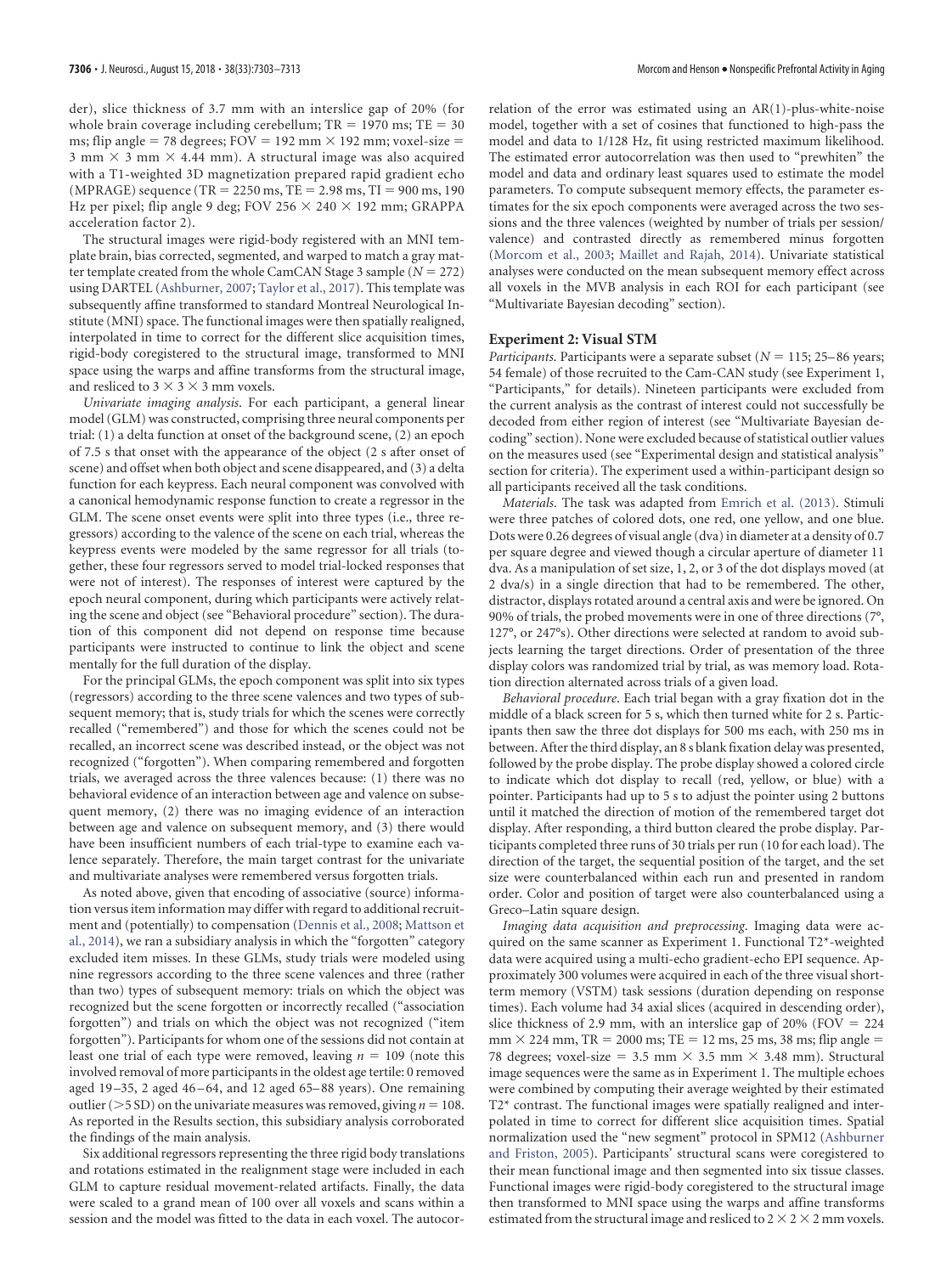*Univariate imaging analysis*. The GLM for each participant comprised three neural components per trial: (1) encoding, modeled as an epoch of 1 s duration at onset of the first moving dot pattern; (2) maintenance, modeled as an epoch of 4 s at offset of the last moving dot pattern (2.25 s after onset of 1); and (3) probe, a delta function at the time of the participant's response. These components were each split into three types (regressors) according to the three STM load levels. As in Experiment 1, six additional regressors were added, representing the motion parameters estimated in the realignment stage. Finally. the data were scaled to a grand mean of 100 over all voxels and scans within a session. To confirm that this dataset was suitable as a replication of Experiment 1's multivariate results, we first checked that at least one significant cluster within the PFC ROI showed increased univariate activity in older people. This was done using a standard analysis of effects of a linear contrast of increasing VSTM load on activity during the delay period, whole-brain corrected for multiple comparisons at  $p < 0.05$  (voxel threshold), and a linear contrast of age. Details of this analysis are not reported and it did not contribute to ROI selection, which was the same as for Experiment 1. Note that the continuous nature of the judgment in the VSTM task precludes definition of individual trials as correct or incorrect (rather, performance is used to estimate continuous summary measures for each participant, as in [Emrich et al., 2013\)](#page-9-8). Therefore, all trials were included in the fMRI analysis and the main target contrast for the univariate and multivariate analyses was the linear effect of load from 1 to 3 during the delay period.

#### *ROIs*

ROIs were defined using WFU PickAtlas (http://fmri.wfubmc.edu/, version 3.0.5) with AAL and Talairach atlases [\(Lancaster et al., 2000;](#page-10-17) [Tzourio-Mazoyer et al., 2002;](#page-10-18) [Maldjian et al., 2003\)](#page-10-19). The PVC mask comprised bilateral lateral occipital cortex and fusiform cortex (from AAL, fusiform, and middle occipital gyri) and the PFC mask comprised bilateral ventrolateral, dorsolateral, superior, and anterior regions: from AAL, the inferior frontal gyrus (IFG; both pars triangularis and pars orbitalis), lateral part of the middle frontal gyrus (MFG), superior frontal gyrus (SFG), and from Talairach, Brodmann area 10 (BA10), dilation factor = 1. In the subregion analyses, separate masks were created for BA10, IFG, MFG, and SFG (regions included in the BA10 mask were excluded from the other masks).

#### *Multivariate Bayesian decoding*

A series of MVB decoding models were fit to assess the information about subsequent memory carried by individual ROIs or combinations of ROIs. Each MVB decoding model is based on the same design matrix of experimental variables used in the univariate GLM, but the mapping is reversed: many physiological data features (derived from fMRI activity in multiple voxels) are used to predict a psychological target variable [\(Fris](#page-9-2)[ton et al., 2008\)](#page-9-2). This target (outcome) variable is specified as a contrast. In Experiment 1 (LTM) the outcome was subsequent memory and, in Experiment 2 (STM), it was the linear increase in STM load during maintenance periods. Modeled confounds in the design (all covariates apart from those involved in the target contrast) are removed from both target and predictor variables.

Each MVB model is fit using hierarchal parametric empirical Bayes, specifying empirical priors on the data features (voxelwise activity) in terms of patterns over voxel features and the variances of the pattern weights. Because decoding models operating on multiple voxels (relative to scans) are ill posed, these spatial priors on the patterns of voxel weights act as constraints in the second level of the hierarchical model. MVB also uses an overall sparsity (hyper) prior in pattern space that embodies the expectation that a few patterns make a substantial contribution to the decoding and most make a small contribution. The pattern weights specifying the mapping of data features to the target variable are optimized with a greedy search algorithm using a standard variational scheme which iterates until the optimum set size is reached [\(Friston et al., 2007\)](#page-9-10). This is done by maximizing the free energy, which provides an upper bound on the Bayesian log evidence (the marginal probability of the data given that model). The evidence for different models predicting the same psychological variable can then be compared by computing the difference in their log evidences, giving the log (marginal) likelihood ratio test (Bayes factor) [\(Friston et al., 2007;](#page-9-10) [Chadwick et al., 2012;](#page-9-11) [Morcom and](#page-10-7) [Friston, 2012\)](#page-10-7). In this work, the main outcome measures were the log evidence for each model and the set of fitted weights for all patterns (voxels) in the ROI, which can be examined to assess their distribution over voxels and the contributions of different combinations of voxels. These analyses were implemented in SPM12 v6486 and custom MATLAB scripts.

We used a sparse spatial prior, in which each pattern is an individual voxel [\(Morcom and Friston, 2012;](#page-10-7) [Chadwick et al., 2014;](#page-9-3) [Hulme et al.,](#page-10-20) [2014;](#page-10-20) [Maass et al., 2014\)](#page-10-21). Features (voxels) for MVB analysis were selected using an orthogonal contrast and a leave-one-participant-out scheme. For each participant and ROI, these were the 1000 voxels with the strongest responses to the task: in Experiment 1 (LTM), the six epoch regressors modeling object onsets in the GLM and, in Experiment 2 (STM), the three epoch regressors modeling maintenance periods in the GLM (defined using an F contrast in all other participants testing variance explained by these regressors, regardless of valence, or subsequent memory). We first checked that the target memory variables could reliably be decoded from the selected features by contrasting the evidence for each model with the evidence for models in which the design matrix (and therefore the target variable) had been randomly phase shuffled, taking the mean over 20 repetitions and comparing log evidence for real versus phase-shuffled models. One-tailed *t* tests compared the difference in real versus shuffled model evidences to a hypothesized population mean difference of 3, which would reflect good Bayesian evidence for the real over the shuffled models. These showed that the difference in log evidence was robustly greater than 3 in both PVC ( $t_{(118)} = 6.08$ ,  $p < 0.0001$ ), the unbiased estimate of the amount of variance explained in the population  $[(r_{\text{adj}}^2)]$ 0.225, mean difference = 9.72; and PFC,  $t_{(118)} = 7.70$ ,  $p < 0.0001$ ,  $r_{\text{adj}}^2 =$  $0.323$ , mean difference =  $11.8$ ]. The same applied to Experiment 2: for PVC,  $t_{(95)} = 8.42$ ,  $p < 0.0001$ ,  $r_{\text{adj}}^2 = 0.415$ , mean difference = 23.0, and PFC,  $t_{(95)} = 11.4, p < 0.0001, r<sub>adj</sub><sup>2</sup> = 0.569$ , mean difference = 35.0. To confirm that the sparse prior represented the best spatial model, we then compared the log evidence with that for models with smooth spatial priors, in which each pattern is a local weighted mean of voxels (Gaussian FWHM = 8). For Experiment 1 (LTM): log evidence was substantially greater for the sparse priors in both ROIs: in PVC,  $t_{(118)} = 18.4$ ,  $p < 0.0001$ ,  $r_{\text{adj}}^2 = 0.737$ , and PFC,  $t_{(118)} = 18.0, r^{2}_{\text{adj}} = 0.728, p < 0.0001$ , two-tailed tests. The same was true for Experiment 2 (STM): for PVC,  $t_{(95)} = 10.3$ ,  $r_{\text{adj}}^2 = 0.464$ ,  $p < 0.0001$ , and PFC,  $t_{(95)} = 14.9$ ,  $r_{\text{adj}}^2 = 0.650$ ,  $p \le 0.0001$ .

Unlike univariate activation measures such as subsequent memory effects, but like other pattern information methods, MVB finds the best nondirectional model of activity predicting the target variable, so positive and negative pattern weights are equally important. Therefore, the principle MVB measure of interest for each ROI was the spread (SD) of the weights over voxels, reflecting the degree to which multiple voxels carried substantial information about subsequent memory. To test whether PFC activity was compensatory, we also constructed a novel measure of the contribution of PFC to subsequent memory. This used Bayesian model comparison within participants to assess whether a joint PVC-PFC model boosted prediction of subsequent memory relative to a PVC-only model. The PASA hypothesis, in which PFC is engaged to a greater degree in older age and this contributes to cognitive outcomes, predicts that a boost will be more often observed with increasing age. The initial dependent measure was the log model evidence coded categorically for each participant to indicate the outcome of the model comparison. The 3 possible outcomes were as follows: a boost to model evidence for PVC-PFC relative to PVC models (i.e., better prediction of subsequent memory: difference in log evidence  $>$  3), equivalent evidence for the two models ( $-3 <$  difference in log evidence  $<$  3), or a reduction in prediction of subsequent memory for PFC-PVC relative to PVC (i.e., difference in log evidence  $\lt -3$ ).

Last, given that the relative contribution of anterior versus posterior regions could change with age, even if the absolute amount of pattern information decreased with age in both regions, we computed a second novel measure: we estimated the PFC contribution to cognitive outcome in terms of the proportion of top-weighted voxels in the joint PVC-PFC model that were located in PFC, as opposed to PVC, derived from joint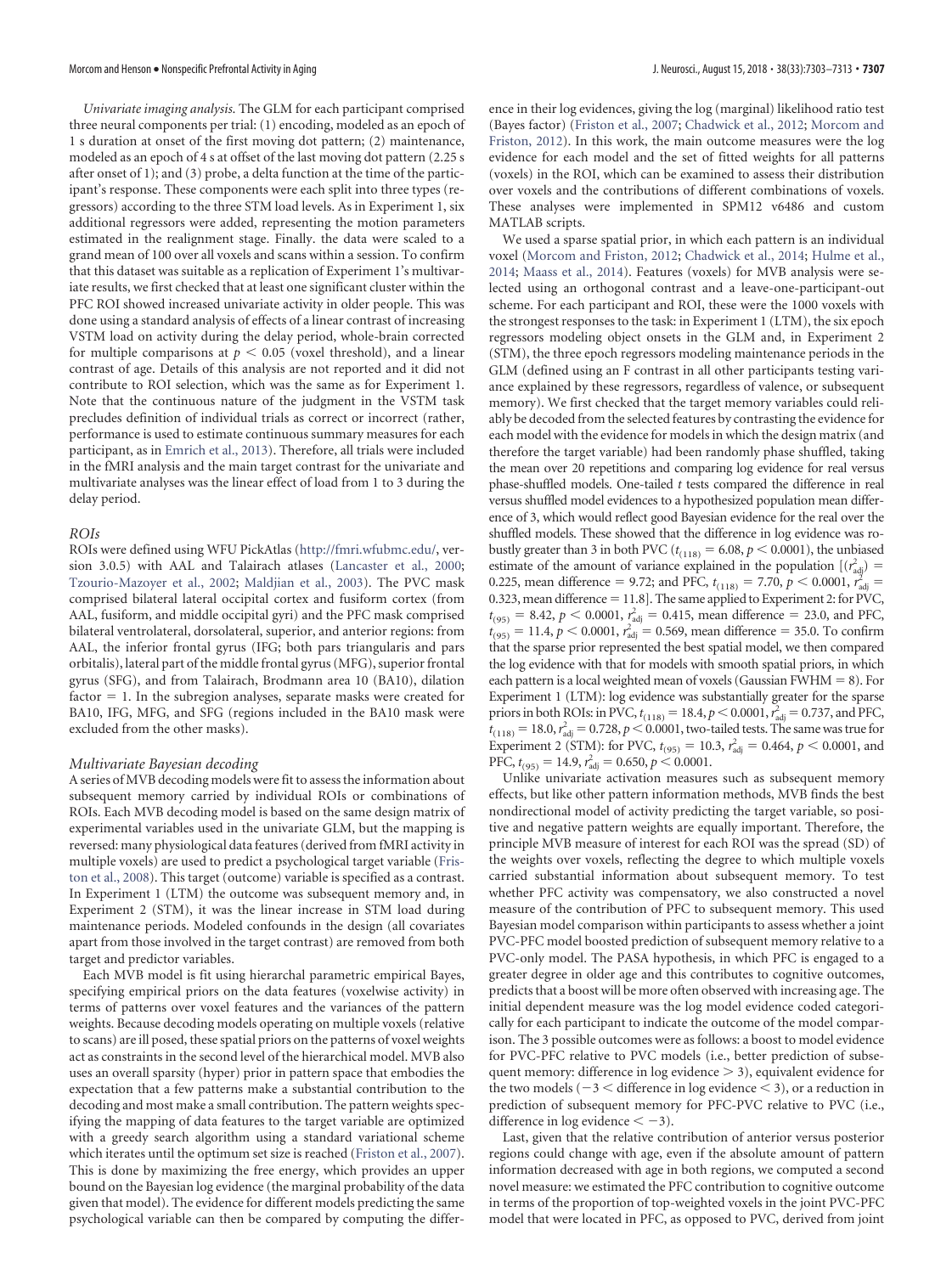<span id="page-5-0"></span>

| Table 2. Age effects on mean univariate SM effects and spread of multivariate SM effects in the LTM task |  |  |
|----------------------------------------------------------------------------------------------------------|--|--|
|                                                                                                          |  |  |

|                                         | Model |          | Linear  |        |          | <b>Ouadratic</b> |                  |          |
|-----------------------------------------|-------|----------|---------|--------|----------|------------------|------------------|----------|
| ROI/ measure                            |       |          |         | ∫adi   |          |                  | $I_{\text{adj}}$ |          |
| Mean univariate SM activation           |       |          |         |        |          |                  |                  |          |
| <b>PFC</b>                              | 5.49  | 0.00525  | 2.43    | 0.0312 | 0.0166   | 2.58             | 0.0371           | 0.0111   |
| <b>PVC</b>                              | 0.426 | 0.654    | 0.728   |        | 0.480    | 0.703            | _                | 0.495    |
| PFC-PVC                                 | 0.837 | 0.436    | 0.883   |        | 0.388    | 1.084            |                  | 0.293    |
| Multivariate spread (SD) of SM activity |       |          |         |        |          |                  |                  |          |
| <b>PFC</b>                              | 6.36  | 0.00240  | $-3.33$ | 0.0701 | 0.000998 | $-1.44$          |                  | 0.151    |
| <b>PVC</b>                              | 11.3  | < 0.0001 | $-3.49$ | 0.0780 | 0.000650 | $-3.50$          | 0.0784           | 0.000621 |
| PFC-PVC                                 | 2.02  | 0.109    | 4.16    |        | 0.0437   | 0.398            | _                | 0.690    |

PFC-PVC refers to analyses in which the dependent variable was the difference in each measure between PFC and PVC.  $n = 119$ .

PVC-PFC models. In each participant, the voxels making the strongest contribution to the cognitive outcome, defined as those with absolute voxel weight values  $>$  2 SDs from the mean, were split according to their anterior versus posterior location. The dependent measure was the proportion of these top voxels located in PFC.

#### *Experimental design and statistical analysis*

Sample size was determined by the initial considerations of Stage 3 of the CamCAN study [\(Shafto et al., 2014](#page-10-8) for details). For the LTM experiment, a sensitivity analysis indicated that with  $N = 123$ , we would have 80% power to detect a small to medium effect explaining 6.5% of the variance on a two tailed test for a model with 2 predictors ( $r^2 = 0.0658$ ). For the  $STM$  experiment with  $N = 115$ , the corresponding minimal effect size for 80% power was 6.9% of the variance  $(r^2 = 0.0694)$ . In our previous report of aging and successful memory encoding, an *a priori* test of a between-region difference in subsequent memory effects according to age showed a large effect  $(r^2 = 0.257)$  [\(Morcom et al., 2003\)](#page-10-16).

Age effects on continuous multivariate or univariate dependent measures were tested using robust second-order polynomial regression with "rlm" in the package MASS for R [\(Venables and Ripley, 2002;](#page-10-22) MASS version 7.3– 45; R version 3.3.1) with standardized linear and quadratic age predictors. For analysis of covariance for behavioral data we used JASP version 0.8.3.1; [JASP Team, 2018.](#page-10-23) Analysis of outcomes of the between-region MVB model comparison (PVC and PFC combined vs PVC; see [Fig. 2](#page-2-0) and main text) used ordinal regression with "polr" in MASS. Distributions were also trimmed to remove extreme outliers  $(>= 5$ SD above or below the mean). In Experiment 1 (LTM), the two participants (aged 72 and 80) with outlier values for univariate effects were also removed from the MVB analyses so the samples examined were comparable. We excluded two further participants (aged 68 and 83) in whom subsequent memory could not be decoded from at least one of the two ROIs (log model evidence  $\leq$  3), giving  $n = 119$ . In Experiment 2 (STM), we excluded 19 participants in whom VSTM load could not be decoded during maintenance, giving  $n = 96$ . All tests were two-tailed and used an  $\alpha$  level of 0.05.

Where it was important to test for evidence for the null hypothesis over an alternative hypothesis, we supplemented null-hypothesis significance tests with Bayes factors [\(Wagenmakers, 2007;](#page-10-24) [Rouder et al., 2009\)](#page-10-25). The Bayes factors were estimated using Dienes' online calculator [\(Dienes,](#page-9-12) [2014\)](#page-9-12) that operationalizes directional hypotheses such as PASA in terms of a half-normal distribution. Here, we assumed an effect size of 1 SD and therefore defined the half-normal distribution with mean  $= 0$  and SD  $=$ 1. All statistics and *p*-values are reported to 3 significant figures, except where  $p < 0.0001$ .

## **Results**

#### **Experiment 1: LTM encoding**

#### *Behavioral results*

We examined age effects on the number of trials in each remembered and forgotten condition [\(Table 2\)](#page-5-0). For remembered trials, there was a significant linear decrease with age  $(t_{(118)} = -7.30,$  $p < 0.0001$ ,  $r_{\text{adj}}^2 = 0.299$ ) with no significant quadratic component ( $t_{(118)} = -0.104$ ,  $p = 0.917$ ;  $\alpha = 0.0125$ ). As a consequence, the number of forgotten trials increased with age and this was

true for both associative misses (linear  $t_{(118)} = 4.82$ ,  $p < 0.0001$ ,  $r_{\rm adj}^2 = 0.150$ ; quadratic,  $t_{(118)} = 0.630, p = 0.532$ ) and item misses  $\text{(linear } t_{(118)} = 5.43, p \leq 0.0001, r_{\text{adj}}^2 = 0.186; \text{ quadratic}, t_{(118)} =$ 1.57,  $p = 0.120$ ), although not for associative intrusions (linear  $t_{(118)} = -1.38$ ,  $p = 0.163$ ; quadratic,  $t_{(118)} = -2.29$ ,  $p = 0.0221$ ). Analysis of covariance with the factor of valence (positive, neutral, or negative) showed no interaction between age and valence on the number of remembered items (for linear effect of age,  $F_{(2,231)} < 1, p = 0.486$ ; quadratic,  $F_{(2,231)} = 1.59, p = 0.206$ ).

#### *Testing compensation*

Standard univariate activation analyses assessed mean activity in each ROI across all voxels included in the multivariate analysis (see Materials and Methods). Consistent with the PASA account, the increase in activity associated with subsequent memory became more pronounced with age, particularly in later years (linear effect of age,  $t_{(118)} = 2.43$ ,  $p = 0.0166$ ; quadratic effect of age,  $t_{(118)} = 2.58, p = 0.0111;$  [Fig. 2](#page-2-0)*a*, [Table 2\)](#page-5-0). Age effects in PVC were not significant [\(Table 2\)](#page-5-0). The age effects in PFC were also present after removal of the older participant with the largest SM effect (although they did not meet our criterion for an outlier; [Fig. 2](#page-2-0)*a*;  $\text{linear } t_{(117)} = 2.14, p =; \text{quadratic } F(117) = 2.31, p = 0.033). \text{ In}$ both ROIs, results were very similar for the models excluding forgotten trials for which the items themselves were forgotten (see Materials and Methods; PFC: linear  $t_{(107)} = 2.22$ ,  $p = 0.0316$ ; quadratic  $t_{(107)} = 2.91$ ,  $p = 0.00527$ ; PVC: linear,  $t_{(107)} = 1.10$ ,  $p = 0.288$ ; quadratic,  $t_{(107)} = 1.24$ ,  $p = 0.233$ ).

If the increasing PFC activation with age reflected compensation, then we would expect the multivariate analyses to show that this increased activity carried additional information about subsequent memory. However, the data revealed a different pattern. In MVB models, like other linear models with multiple predictors, each voxel within an ROI has a weight that captures the unique information that it contributes (in this case, for predicting subsequent memory). Because both positive and negative weights carry information, we summarized the MVB results by the spread (SD) of weights over voxels (see Materials and Methods).

In both ROIs, this spread was markedly reduced during later life (PVC: linear  $t_{(118)} = -3.49$ ,  $p = 0.000650$ ; quadratic  $t_{(118)} =$  $-3.50, p = 0.000621;$  PFC: linear  $t_{(118)} = -3.33, p = 0.000998;$ quadratic  $t_{(118)} = -1.44$ ,  $p = 0.151$ ; [Figure 2](#page-2-0)*b*, [Table 2\)](#page-5-0). This means that, contrary to a compensatory PASA shift, PFC showed fewer, rather than more, voxels with large positive or negative weights with increasing age. Again, the results were similar for the subsidiary models excluding item misses (PVC: linear  $t_{(107)} =$  $-1.41, p = 0.158$ ; quadratic  $t_{(107)} = -2.81, p = 0.000544$ ; PFC:  $\text{linear } t_{(107)} = -2.21, p = 0.0280; \text{quadratic } t_{(107)} = -0.566, p = 0.0280$ 0.570). In contrast, the spread of univariate activities across voxels increased with age in both ROIs (for PVC, linear effect of age,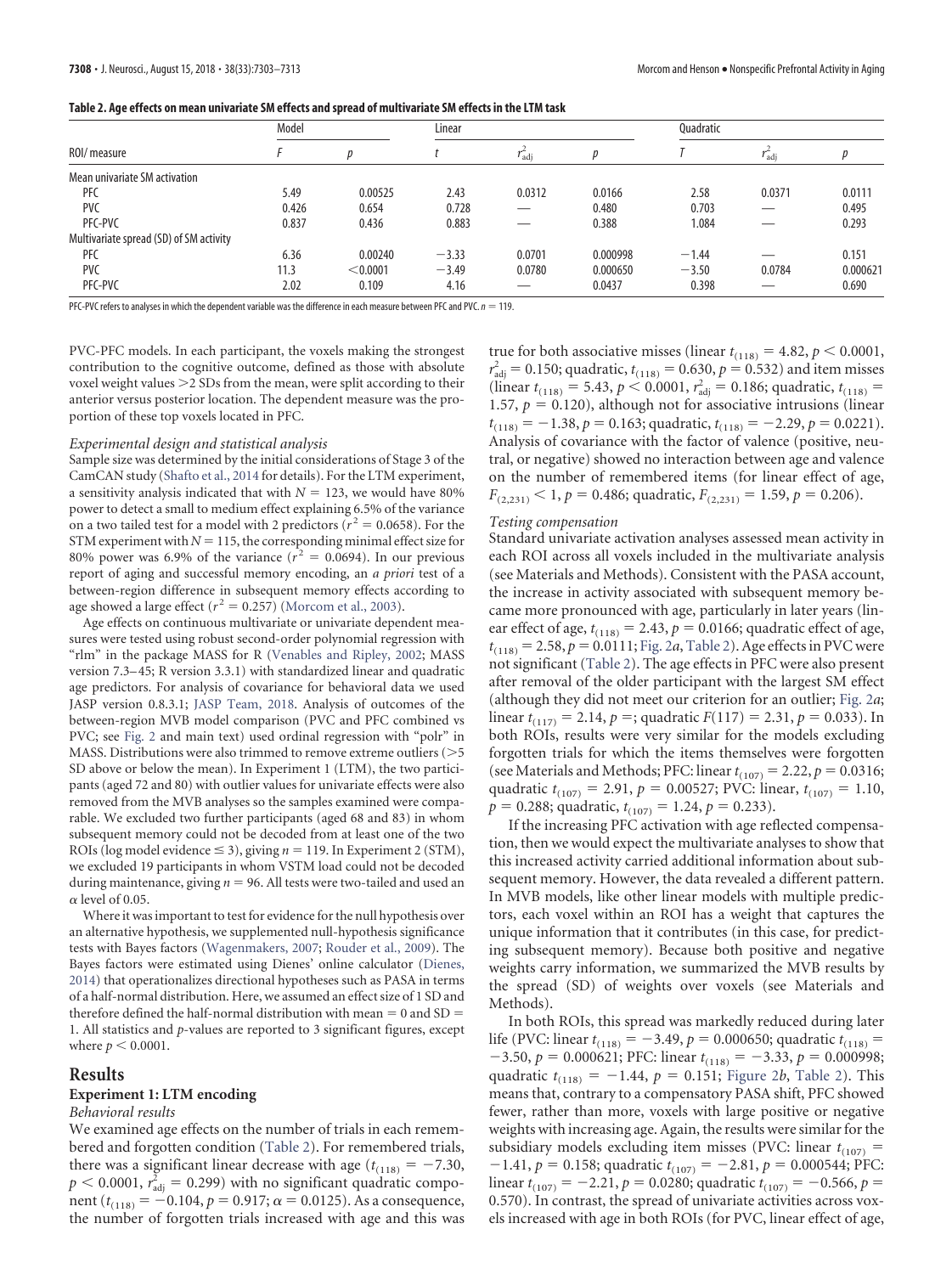

<span id="page-6-0"></span>Figure 3. Evidence against a compensatory posterior-to-anterior shift from MVB comparisons between ROIs. Ordinal regression of Bayesian model comparison of combined PVC + PFC model versus PVC-only model using age to predict outcomes of model comparison: adding PFC to the model boosts prediction of the cognitive outcome (difference in log evidence >3) or there is no boost (-3 < difference <3), or a reduction in log evidence (difference < -3).  $a$ , LTM. For subsequent memory effects, a boost was no more frequent with increasing age. *b*, STM. For load effects, a boost was less frequent with increasing age.

<span id="page-6-1"></span>

| ROI/ measure       | Model |          | Linear  |                 |           | Quadratic |                 |         |
|--------------------|-------|----------|---------|-----------------|-----------|-----------|-----------------|---------|
|                    | F     | р        |         | $r_{\rm adj}^2$ | р         |           | $r_{\rm adj}^2$ | p       |
| <b>BA10</b>        |       |          |         |                 |           |           |                 |         |
| Mean univariate SM | 5.24  | 0.00660  | 1.33    |                 | 0.180     | 2.36      |                 | 0.0189  |
| MVB spread (SD)    | 8.28  | 0.000433 | $-3.75$ | 0.0911          | 0.0003249 | $-1.86$   |                 | 0.0623  |
| PFC boost          |       |          | $-1.44$ |                 |           | $-0.321$  |                 |         |
| IFG                |       |          |         |                 |           |           |                 |         |
| Mean univariate SM | 5.39  | 0.00572  | 2.48    | 0.204           | 0.0152    | 2.72      | 0.227           | 0.00824 |
| MVB spread (SD)    | 3.30  | 0.0405   | $-2.50$ | —               | 0.0127    | $-0.653$  |                 | 0.514   |
| PFC boost          |       | –        | 0.00665 | –               |           | $-0.210$  |                 |         |
| MFG                |       |          |         |                 |           |           |                 |         |
| Mean univariate SM | 1.34  | 0.266    | 1.56    |                 | 0.119     | 1.38      |                 | 0.169   |
| MVB spread (SD)    | 4.54  | 0.0126   | $-2.86$ | 0.0487          | 0.00466   | $-1.10$   |                 | 0.271   |
| PFC boost          |       |          | $-1.45$ |                 |           | $-0.132$  |                 |         |
| SFG                |       |          |         |                 |           |           |                 |         |
| Mean univariate SM | 1.72  | 0.184    | 1.33    |                 | 0.181     | 1.34      |                 | 0.179   |
| MVB spread (SD)    | 4.39  | 0.0145   | $-2.83$ | 0.0474          | 0.00533   | $-1.09$   |                 | 0.275   |
| PFC boost          |       |          | $-1.68$ |                 |           | 1.03      |                 |         |

The table lists mean univariate SM effects, the spread (SD) of multivariate Bayesian (MVB) voxel weights predicting SM, and results of the between-region tests of "boost" to model evidence for PFC plus PVC models compared See text for details. Alpha = 0.0125. SM, Subsequent memory.  $n = 119$ .

 $t_{(118)} = 5.91$ ,  $p < 0.0001$ ,  $r_{\text{adj}}^2 = 0.215$ ; quadratic effect of age,  $t_{(118)} = 1.72$ ,  $p = 0.0881$ ; for PFC, linear effect of age,  $t_{(118)} =$ 5.64,  $p < 0.0001$ ,  $r_{\text{adj}}^2 = 0.199$ ; quadratic  $t_{(118)} = -2.31$ ,  $p =$  $0.0226, r_{\text{adj}}^2 = 0.0268.$ 

To provide a more direct test for a compensatory posteriorto-anterior shift, we assessed the specific contribution of PFC to subsequent memory over and above that of PVC.We fitted a joint MVB model that included both posterior and anterior ROIs and contrasted this with a model including PVC only using Bayesian model comparison. Therefore, we could ask, for each participant, whether adding PFC to the model "boosted" prediction of subsequent memory (see Materials and Methods). Contrary to the PASA theory of a compensatory shift toward greater reliance on PFC, a Bayes factor comparing these two models revealed strong evidence for the null hypothesis of no boost  $(BF_{01} = 11.1)$ ; indeed, the probability of a boost to model evidence for PVC-PFC compared with PVC-only actually decreased with age numeri-cally [\(Fig. 3](#page-6-0)*a*; linear  $t_{(118)} = -1.54$ ,  $p = 0.126$ ). Excluding item misses from the model enhanced this pattern (for linear age effect  $t_{(107)} = -2.34, p = 0.0211, BF_{01} = 14.3$ .

## *Testing subregions within PFC*

We also explored whether the pattern of results was similar across subregions within PFC. The PASA theory does not specify which areas are involved in a compensatory shift, but aging does not affect all subregions equally [\(Raz and Rodrigue, 2006\)](#page-10-4). In functional studies, univariate SM effects in ventrolateral and dorsolateral PFC tend to be age invariant, whereas anterior and superior prefrontal regions show age-related increases [\(Morcom](#page-10-16) [et al., 2003;](#page-10-16) [Maillet and Rajah, 2014\)](#page-10-11). In contrast, [Davis et al.'s](#page-9-0) [\(2008\)](#page-9-0) PASA proposal was based on increased activation in older people in anterior ventrolateral PFC and anterior cingulate during visual perception and episodic retrieval. In the present episodic encoding task, there were significant age-related increases in univariate activation in anterior PFC (BA10) and lateral IFG and significant decreases in the spread of multivariate voxel weights in BA10 and medial SFG, as well as numerical decreases in IFG and in lateral middle frontal gyrus including dorsolateral PFC (MFG) [\(Table 3;](#page-6-1) see Materials and Methods, "ROI" section, for region definition). Therefore, the overall age-related increase in activation was mainly driven by BA10 and IFG, but no subre-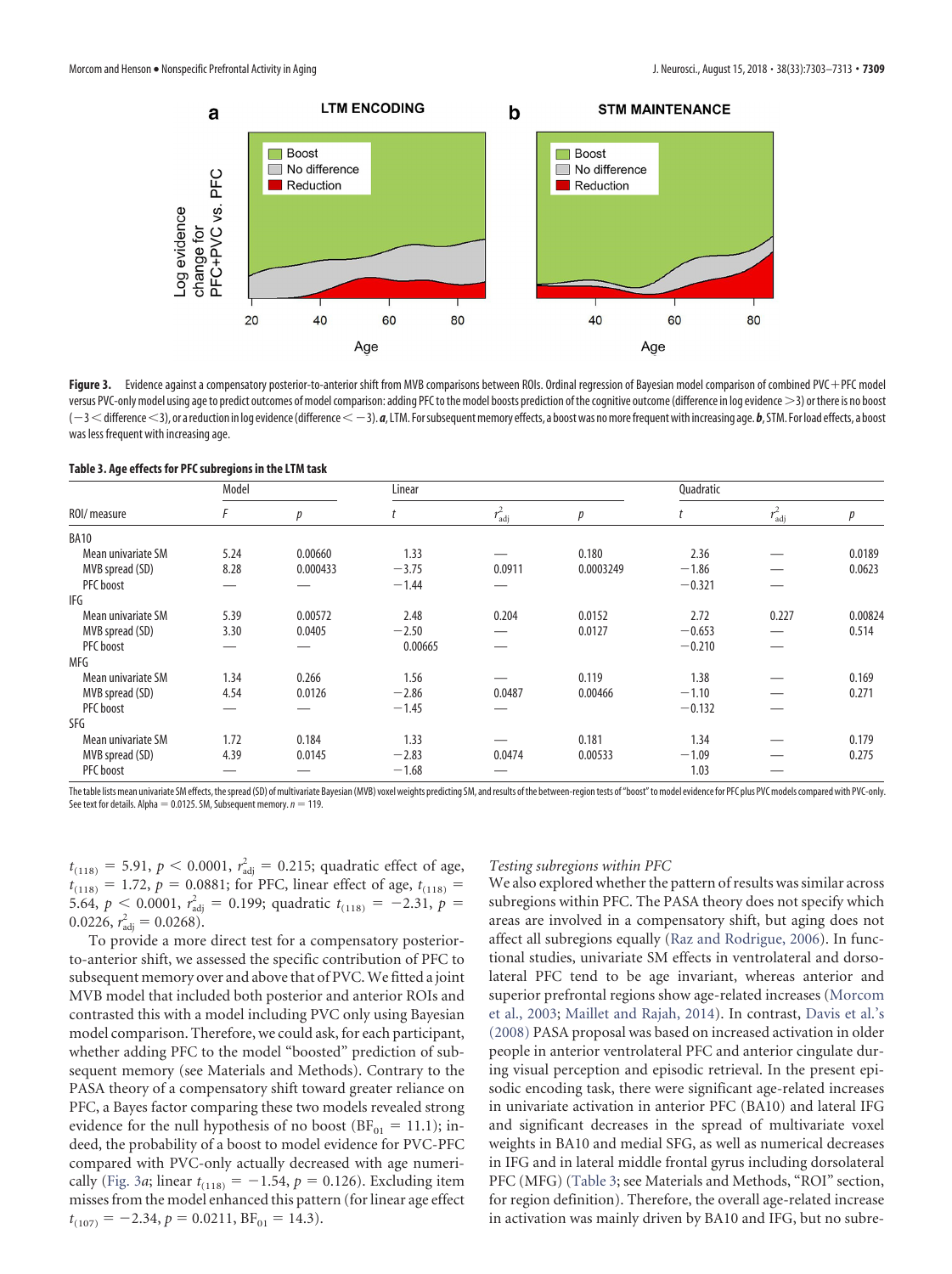<span id="page-7-0"></span>

| Table 4. Age effects on mean univariate SM effects and spread of multivariate SM effects in the STM task |  |
|----------------------------------------------------------------------------------------------------------|--|
|                                                                                                          |  |

| ROI/ measure                             | Model |          | Linear   |                  |          | <b>Ouadratic</b> |                  |          |
|------------------------------------------|-------|----------|----------|------------------|----------|------------------|------------------|----------|
|                                          |       |          |          | $I_{\text{adi}}$ |          |                  | <sup>I</sup> adi |          |
| Mean univariate STM activation           |       |          |          |                  |          |                  |                  |          |
| <b>PFC</b>                               | 4.57  | 0.0128   | 3.01     | 0.0553           | 0.00336  | $-0.505$         |                  | 0.615    |
| <b>PVC</b>                               | 9.43  | 0.000187 | 4.28     | 0.119            | < 0.0001 | $-0.988$         |                  | 0.324    |
| PFC-PVC                                  | 0.606 | 0.548    | $-0.587$ |                  | 0.559    | $-0.878$         |                  | 0.380    |
| Multivariate spread (SD) of STM activity |       |          |          |                  |          |                  |                  |          |
| <b>PFC</b>                               | 13.4  | < 0.0001 | 0.662    |                  | 0.507    | $-5.03$          | 0.162            | < 0.0001 |
| <b>PVC</b>                               | 9.30  | 0.000210 | $-1.01$  |                  | 0.308    | $-4.07$          | 0.108            | < 0.0001 |
| PFC-PFC                                  | 3.00  | 0.0547   | 0.674    |                  | 0.497    | 2.26             | 0.0250           | 0244     |

PFC-PVC refers to analyses in which the dependent variable was the difference in each measure between PFC and PVC.  $n = 96$ .

gion showed a decrease in activation with age. The reduction in multivariate information and evidence against a functional boost were relatively uniform over subregions [\(Table 3\)](#page-6-1). Direct model comparison showed no evidence that PFC activity was compensatory in older age, even in the two subregions with strong increases in activation: Bayes factors weighed against any boost to prediction of subsequent memory for joint PFC-PVC models relative to PVC-only models ( $BF_{01}$  favoring the null over positive linear effect of  $age = 11.1$  for BA10, 12.5 for MFG, 5.00 for IFG, and 14.2 for SFG).

# *Testing posterior-to-anterior shift*

The foregoing analyses provide strong evidence that the increase in (univariate) PFC activity observed in this task did not reflect compensation. Nonetheless, the PASA theory is more general, describing a shift in relative reliance on posterior and anterior regions with age, which need not be compensatory, but could reflect differential age effects in posterior and anterior cortices. In other words, the relative involvement of anterior versus posterior regions could increase with age even if the absolute involvement of both decreased with age. Direct comparison of the mean univariate activation between ROIs did not reveal any evidence for such relative differences in age effects, with strong Bayesian evidence against the predicted greater age-related increase in PFC  $(BF_{01}$  for null hypothesis = 25; [Table 2\)](#page-5-0). We next tested for a shift in the relative multivariate information between regions. In the separate MVB models, the age-related reduction in spread of weights was numerically greater in PFC than PVC (linear age effect on PFC-PVC difference,  $t_{(118)} = 4.16$ ,  $p = 0.0437$ ; [Table 2\)](#page-5-0). We also measured the proportion of top-weighted voxels  $(>= 2$ SDs above the mean) that were located in PFC as opposed to PVC in the joint PVC-PFC model. This proportion decreased significantly with age (overall model,  $F_{(2,116)} = 3.27, p = 0.0415$ ; linear  $t_{(118)} = -2.55$ ,  $r_{\text{adj}}^2 = 0.359$ ,  $p = 0.0119$ ; quadratic  $t_{(118)} =$  $-0.106$ ,  $p = 0.915$ ), with mean 52.4% of top voxels located in PFC in the younger tertile (SD = 9.09;  $18-45$  years) and  $47.1\%$  in the older tertile (SD =  $8.57$ ; 65–88 years), although this was no longer significant when item misses were excluded (overall model,  $F_{(2,105)} = 2.60$ ,  $p = 0.0799$ , linear  $t_{(107)} = -1.86$ ,  $p =$ 0.0638). Therefore, there was no evidence that, in older age, there is a general shift in the areas contributing to subsequent memory from posterior to anterior (but see Experiment 2 below).

# **Experiment 2: STM Maintenance**

# *Behavioral results*

For the visual STM task, analysis of the effects of increasing load on performance showed a strong age-related increase in the effect of load on accuracy measured using the root mean squared error of the estimated dot direction relative to the actual dot direction

in degrees [\(Fig. 1](#page-1-0)*b*). As expected, older people showed a larger increase in error at  $load = 3$  compared with  $load = 1$  (linear contrast) than younger people (for linear age-by-load interaction,  $t_{(95)} = 5.53$ ,  $p < 0.0001$ ,  $r_{\text{adj}}^2 = 0.192$ ; quadratic  $t_{(95)} = 1.27$ ,  $p = 0.203$ ), although some age-related decrement in accuracy was present even at load = 1 (for linear effect of age,  $t_{(95)} = 2.607$ ,  $p =$ 0110,  $r_{\text{adj}}^2 = 0.0382$ ; quadratic  $t_{(95)} = 0.388$ ,  $p = 0.699$ ).

#### *Testing compensation*

For STM, standard univariate activation analyses showed that increasing load elicited activity increases during the maintenance period, which varied according to age in both ROIs. As in the LTM experiment and consistent with the PASA account, PFC activation increased with age (linear  $t_{(95)} = 3.01$ ,  $p = 0.003$ ; quadratic  $t_{(95)} = -0.505$ ,  $p = 0.615$ ) [\(Fig. 2](#page-2-0)*c*, [Table 4\)](#page-7-0). Unlike for LTM encoding, there was also a significant increase in loadrelated PVC activation over the lifespan (linear  $t_{(95)} = 4.28$ ,  $p <$ 0.0001; quadratic  $t_{(93)} = -0.988$ ,  $p = 0.324$ ; [Table 4\)](#page-7-0).

Separate MVB analysis in each ROI showed a similar pattern of age effects to the LTM task. In both PFC and PFC, the spread (SD) of individual voxel weights predicting increased STM load was particularly reduced during later life, with a significant quadratic component (PVC: linear  $t_{(95)} = -1.01$ ,  $p = 0.308$ ; quadratic  $t_{(95)} = -4.07$ ,  $p < 0.0001$ ; PFC: linear  $t_{(95)} = 0.662$ ,  $p =$ 0.507; quadratic  $t_{(95)} = -5.03, p \le 0.0001$ ) [\(Fig. 2](#page-2-0)*d*, [Table 4\)](#page-7-0). The result for PVC was unchanged by removing a subset of subjects with very low values (i.e., SD weights  $< 0.0005$ ; for quadratic age effect  $t_{(69)} = -5.32$ ,  $p = 0.0012$ ). As found for LTM encoding, the direction of the effect in PFC was contrary to a compensatory PASA shift; that is, PFC voxels contributed less to the cognitive task in old age. Again, the spread of univariate effects did not show the same effects of age (in PVC linear  $t_{(95)} = 1.52$ ,  $p = 0.134$ ; quadratic  $t_{(95)} = 0.831$ ,  $p = 0.406$ ; in PFC, linear  $t_{(95)} = -0.471$ ,  $p = 0.641$ ; quadratic  $t_{(95)} = 1.70$ ,  $p = 0.0912$ ).

As for LTM encoding, we used model comparison of a joint PVC-PFC model with a PVC-only model to directly evaluate the compensatory PASA hypothesis. The results were similar to the LTM experiment: The "boost" to prediction of the cognitive variable obtained by adding PFC to the model showed a significant age-related reduction in the probability of a boost for STM load  $(in$  an ordinal regression,  $t_{(95)} = -2.00, p = 0.0479$ . The Bayes factor provided strong evidence against the compensatory hypothesis of an increased boost (for unidirectional hypothesis,  $BF_{01} = 10.2$ ), although evidence was only anecdotal for the presence of an age-related reduction in boost (for bidirectional hypothesis,  $BF_{01} = 1.81$ ). Therefore, like for the LTM experiment, there was clear evidence against a compensatory increase in prefrontal contribution to the task with age.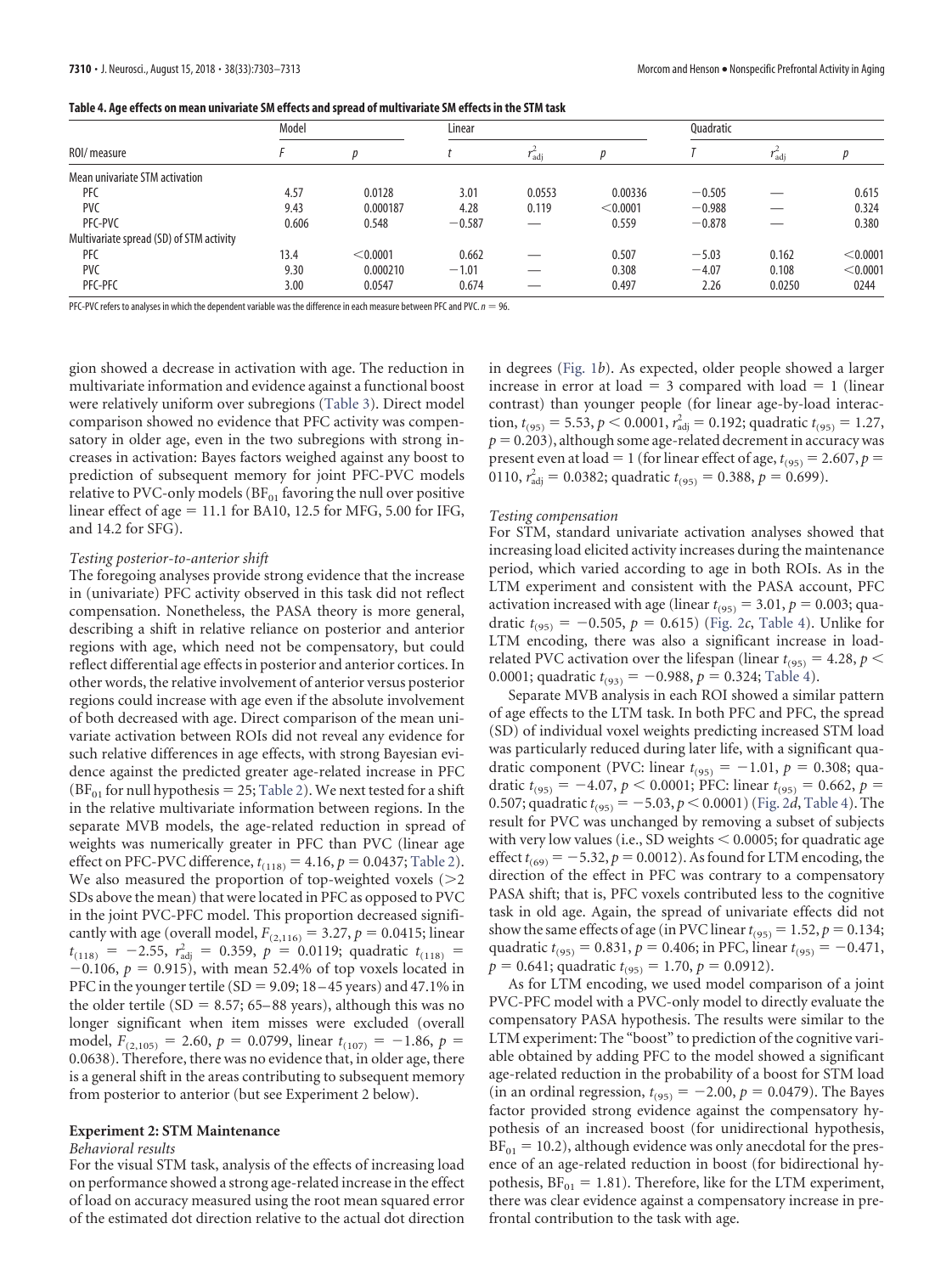<span id="page-8-0"></span>

| Table 5. Age effects for PFC subregions in the visual short-term memory task |  |
|------------------------------------------------------------------------------|--|
|                                                                              |  |

|                            | Model |          |          | Linear          |         |          | Quadratic       |          |  |
|----------------------------|-------|----------|----------|-----------------|---------|----------|-----------------|----------|--|
| ROI/ measure               | F     | P        |          | $r_{\rm adj}^2$ | р       | t        | $r_{\rm adj}^2$ | р        |  |
| <b>BA10</b>                |       |          |          |                 |         |          |                 |          |  |
| Mean univariate            | 1.90  | 0.155    | 1.79     |                 | 0.0787  | $-0.937$ |                 | 0.352    |  |
| MVB spread (SD)            | 12.7  | < 0.0001 | $-1.41$  |                 | 0.158   | $-4.69$  | 0.171           | < 0.0001 |  |
| PFC boost t                |       |          | $-1.48$  |                 | 0.142   | $-1.00$  |                 | 0.320    |  |
| PFC boost BF <sub>01</sub> |       |          | 10.0     |                 |         |          |                 |          |  |
| IFG                        |       |          |          |                 |         |          |                 |          |  |
| Mean univariate            | 2.64  | 0.0767   | 1.99     |                 | 0.0512  | 0.997    |                 | 0.323    |  |
| MVB spread (SD)            | 6.26  | 0.00282  | $-0.787$ |                 | 0.427   | $-3.35$  | 0.0864          | 0.00109  |  |
| PFC boost t                |       |          | $-1.11$  |                 | 0.270   | $-1.10$  |                 | 0.274    |  |
| PFC boost BF <sub>01</sub> |       |          | 7.69     |                 |         |          |                 |          |  |
| MFG                        |       |          |          |                 |         |          |                 |          |  |
| Mean univariate            | 2.08  | 0.131    | 2.03     |                 | 0.0459  | $-0.447$ |                 | 0.654    |  |
| MVB spread (SD)            | 11.0  | < 0.0001 | 0.300    |                 | 0.762   | $-4.60$  | 0.165           | < 0.0001 |  |
| PFC boost t                |       |          | $-1.38$  |                 | 0.171   | $-0.788$ |                 | 0.433    |  |
| PFC boost BF <sub>01</sub> |       |          | 6.25     |                 |         |          |                 |          |  |
| SFG                        |       |          |          |                 |         |          |                 |          |  |
| Mean univariate            | 2.64  | 0.0770   | 2.27     |                 | 0.0264  | 0.241    |                 | 0.812    |  |
| MVB spread (SD)            | 7.37  | 0.00106  | $-1.57$  |                 | 0.116   | $-3.34$  | 0.0858          | 0.00111  |  |
| PFC boost t                |       |          | $-2.73$  | 0.0528          | 0.00755 | $-0.720$ |                 | 0.473    |  |
| PFC boost BF <sub>01</sub> |       |          | 14.3     |                 |         |          |                 |          |  |

The table lists mean univariate activation during maintenance in response to increasing VSTM load, the spread (SD) of MVB voxel weights predicting linearly increasing VSTM load, and results of the between-region tests of " evidence for PFC plus PVC models compared with PVC-only. See text for details. Alpha  $= 0.0125$ .  $n = 96$ .

## *Testing subregions within PFC*

Again, we examined the four prefrontal subregions separately to assess whether the findings were driven by a specific part or parts of the large ROI [\(Table 5\)](#page-8-0). For this experiment, the age-related increase in univariate activation was not separately significant in any subregion, which may have reflected relatively distributed effects and the more inclusive selection of "active" voxels. As for the LTM experiment, however, overall age effects on the spread of multivariate voxel weights were significant in three subregions and those in IFG were similar in magnitude and form, suggesting reductions in spread across PFC with no major betweensubregion differences. Moreover, all ROIs showed Bayes factors of at least 6 against a boost to model evidence from adding PFC to the posterior-only models predicting increasing STM load, again consistent with the overall results.

# *Testing posterior-to-anterior shift*

Finally, even if age increased activity and decreased multivariate information in both PFC and PVC, it is possible that the PFC: PVC ratio of activity and/or multivariate information increases with age, consistent with the general PASA claim. As for LTM encoding, there was no evidence that age effects on (univariate) activation in the two ROIs differed; that is, the increase in activation in older people was similar in magnitude  $(BF_{01})$  for null hypothesis over prediction of a greater age-related increase in PFC = 33.3; [Table 4\)](#page-7-0). However, multivariate analysis revealed a picture different from that in the LTM task. In the separate MVB models, the age-related reduction in spread of weights showed a stronger quadratic component in PFC than PVC (for PFC-PFC, quadratic  $t_{(95)} = 2.26$ ,  $p = 0.0244$ ; [Table 4\)](#page-7-0). More clearly, when examining the location of top-weighted voxels from the joint PFC+PVC model, a higher proportion were located in PFC in older age (for model,  $F_{(2,93)} = 22.4, p < 0.0001$ , linear  $t_{(95)} = 3.72$ ,  $p < 0.001$ , quadratic  $t_{(95)} = 5.20$ ,  $p < 0.0001$ ), with mean 69.1% of top voxels located in PFC in the younger tertile  $(SD = 14.1;$ 25–43 years), but 81.0% in the older tertile (SD =  $13.3$ ; 66–85 years). Therefore, although the STM experiment, like the LTM experiment, found decreases in absolute PFC (and PVC) involvement in old age, the relative involvement of PFC versus PVC voxels (at least in terms of those with high weights in the joint model) did increase with age, unlike in the LTM experiment. This provides some support for a PASA pattern in this task, even though there was no evidence that this greater PFC involvement was compensatory.

# **Discussion**

This study investigated the proposal that there is a posterior-toanterior shift in task-related brain activity during aging, with the greater reliance on PFC in older age reflecting compensatory mechanisms. We tested the predictions of this PASA theory with data from two memory tasks that were conducted on independent and relatively large population-derived adult lifespan samples. Using novel model-based multivariate analyses, we provide direct evidence against a compensatory posterior-to-anterior shift. Instead, our data suggest that the increased prefrontal activation reflects less specific or less efficient activity, rather than compensation.

The results of our standard univariate activation analyses are consistent with previous studies showing age-related increases in activation in PFC, which form the basis of the PASA theory [\(Grady et al., 1994;](#page-10-26) [Davis et al., 2008\)](#page-9-0). Many studies have found such increases in PFC activation in different cognitive tasks, although regional reductions in activation are also found (e.g., see [Rajah and D'Esposito, 2005;](#page-10-27) [Spreng et al., 2010;](#page-10-28) [Li et al., 2015\)](#page-10-29). We found such age-related increases in both the PFC activation associated with trials that were later remembered many minutes later (in the LTM experiment) and the activation associated with maintaining increasing numbers of items for a few seconds (in the STM experiment). We also further generalized previous findings across PFC subregions, in that the increased activation was reliable across lateral, anterior, and superior prefrontal areas (although in the LTM experiment, it was mainly driven by inferolateral and anterior PFC).

Importantly, despite this increased univariate activity, multivariate analysis of both experiments showed that with increasing age, PFC possessed less, rather than more, information about the cognitive outcome. This reduced pattern information was evi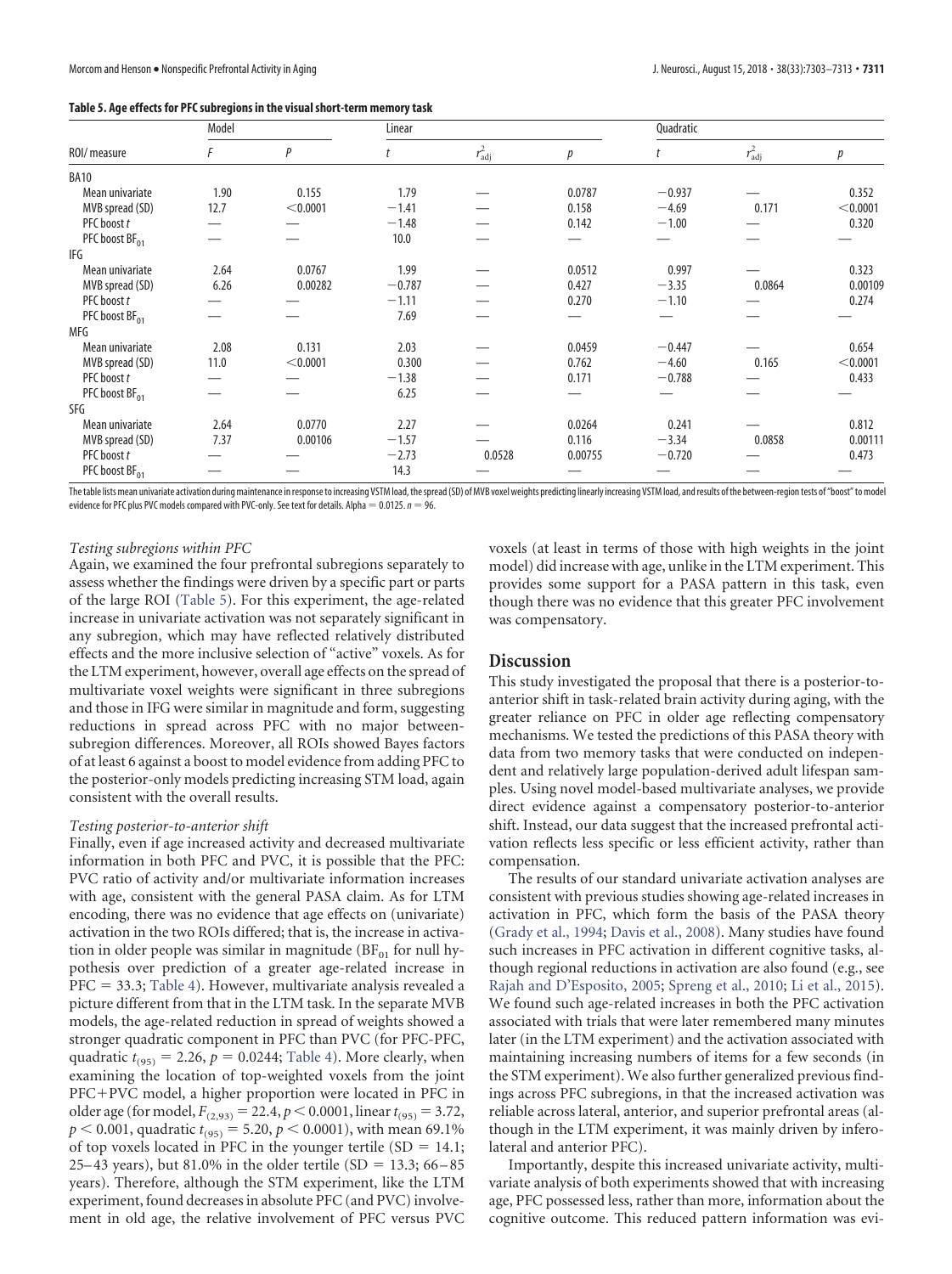dent both in terms of the spread of voxel weights [\(Fig. 2\)](#page-2-0) and the lack of a meaningful boost to model evidence when adding PFC voxels to the model [\(Fig. 3\)](#page-6-0). The latter type of inference was made possible by our novel use of MVB classification.

If the increased prefrontal activation with age is not compensatory, then what does it reflect? One possibility is that neural function is less efficient, such that a greater BOLD signal is required for the same level of computation; that is, less "bang for the buck" for the same level of neural activity (see also [Rypma and](#page-10-30) [D'Esposito, 2000;](#page-10-30) [Morcom et al., 2007;](#page-10-31) [Grady, 2008;](#page-10-32) [Reuter-](#page-10-33)[Lorenz and Campbell, 2008;](#page-10-33) [Nyberg et al., 2014\)](#page-10-34). This could reflect the proposed greater sensitivity of prefrontal cortices than other brain regions to aging [\(West, 1996;](#page-10-2) [Glisky et al., 2001;](#page-9-1) [Raz](#page-10-4) [and Rodrigue, 2006\)](#page-10-4). Another possibility is that PFC activity becomes less specific with age, as might be expected by theories of age-related dedifferentiation, particularly in complex cognitive functions [\(Li et al., 2001;](#page-10-35) [Park et al., 2004;](#page-10-3) [Carp et al., 2011;](#page-9-13) [Abdulrahman et al., 2017\)](#page-9-14). Partial support for the latter comes from the LTM experiment, where the negative effect of age on the spread of multivariate weights across voxels was accompanied by a positive effect of age on the spread (as well as mean) of univariate activity. This suggests that, although more voxels showed substantial (positive or negative) activity related to subsequent memory in older people, these additional responses were redundant, with fewer voxels contributing uniquely to memory encoding, as expected if the increased prefrontal activity is less specific. Conversely, in the STM experiment, the spread of univariate responses was age invariant, suggesting a more spatially uniform increase in response to load with age, although the MVB results suggested that, just as in the LTM task, this increased response carried less information. Whether the present results reflect reductions in efficiency or reductions in specificity, they are more consistent with the general idea of brain maintenance [\(Nyberg et](#page-10-34) [al., 2014\)](#page-10-34), that cognitive function in older age is determined by the ability to maintain a youth-like brain, than with the idea associated with PASA of functional compensation by anterior brain regions.

Despite age-related decreases in overall multivariate information in both PFC and PVC, it is possible that the relative contribution of anterior regions to cognitive tasks could increase with age. There is some evidence for such a shift from studies showing crossover effects in which age-related decreases in posterior cortical activity occur alongside age-related increases in PFC [\(Grady](#page-10-26) [et al., 1994;](#page-10-26) [Davis et al., 2008;](#page-9-0) see also recent meta-analysis by [Maillet and Rajah, 2014\)](#page-10-11). However, our univariate activation analyses showed little evidence of such a relative posterior-toanterior shift: despite increased prefrontal activation, age effects on univariate activation in PFC and PVC did not differ significantly in either experiment. In terms of multivariate information, the LTM experiment actually showed, if anything, a decrease rather than increase in the contribution of PFC relative to PVC. The only comparison that provided some support for a relative increase in anterior contribution was for multivariate information about load in the STM experiment. Therefore, the direction of any relative shift in reliance on PFC versus PVC with age seems to be task-dependent, as opposed to the task-general posteriorto-anterior shift claimed by PASA [\(Davis et al., 2008;](#page-9-0) see also [Ford and Kensinger, 2017\)](#page-9-15). This is consistent with other metaanalyses finding age-related decreases as well as increases in activation, depending on the task [\(Spreng et al., 2010;](#page-10-28) [Li et al., 2015\)](#page-10-29). Moreover, most studies have not made the direct statistical comparisons needed to test for anterior–posterior differences in the absence of crossover effects [\(Morcom and Johnson, 2015\)](#page-10-6). A

strength of our approach is that our analyses encompassed large ROIs in both anterior and posterior cortices, as well as direct comparisons between the two.

In summary, our data replicate an increase in PFC activity over the adult lifespan, but do not support the idea that this reflects a compensatory posterior-to-anterior shift, at least in the context of the two memory tasks considered here. Our results are inconsistent both with the proposal that the increased activity is compensatory and with a generalized shift with age to greater relative reliance on PFC. The data are most parsimoniously explained by reduced efficiency or specificity of neural responses, reflecting primary age-related deleterious changes in posterior as well as PFC, which vary in their relative magnitudes according to the task. Our results therefore help to adjudicate between competing accounts of neurocognitive aging while also illustrating the more general ability of MVB to compare models that comprise different sets of voxels, thereby offering an exciting new general way to test the relative contributions of brain regions to cognitive outcomes.

# **References**

- <span id="page-9-14"></span>Abdulrahman H, Fletcher PC, Bullmore E, Morcom AM (2017) Dopamine and memory dedifferentiation in aging. Neuroimage 153:211–220. [CrossRef](http://dx.doi.org/10.1016/j.neuroimage.2015.03.031) [Medline](http://www.ncbi.nlm.nih.gov/pubmed/25800211)
- <span id="page-9-7"></span>Ashburner J (2007) A fast diffeomorphic image registration algorithm. Neuroimage 38:95–113. [CrossRef](http://dx.doi.org/10.1016/j.neuroimage.2007.07.007) [Medline](http://www.ncbi.nlm.nih.gov/pubmed/17761438)
- <span id="page-9-9"></span>Ashburner J, Friston KJ (2005) Unified segmentation. Neuroimage 26:839 – 851. [CrossRef](http://dx.doi.org/10.1016/j.neuroimage.2005.02.018) [Medline](http://www.ncbi.nlm.nih.gov/pubmed/15955494)
- <span id="page-9-4"></span>Cabeza R, Daselaar SM, Dolcos F, Prince SE, Budde M, Nyberg L (2004) Task-independent and task-specific age effects on brain activity during working memory, visual attention and episodic retrieval. Cereb Cortex 14:364 –375. [CrossRef](http://dx.doi.org/10.1093/cercor/bhg133) [Medline](http://www.ncbi.nlm.nih.gov/pubmed/15028641)
- <span id="page-9-5"></span>Cappell KA, Gmeindl L, Reuter-Lorenz PA (2010) Age differences in prefontal recruitment during verbal working memory maintenance depend on memory load. Cortex 46:462–473. [CrossRef](http://dx.doi.org/10.1016/j.cortex.2009.11.009) [Medline](http://www.ncbi.nlm.nih.gov/pubmed/20097332)
- <span id="page-9-13"></span>Carp J, Park J, Polk TA, Park DC (2011) Age differences in neural distinctiveness revealed by multi-voxel pattern analysis. Neuroimage 56:736 – 743. [CrossRef](http://dx.doi.org/10.1016/j.neuroimage.2010.04.267) [Medline](http://www.ncbi.nlm.nih.gov/pubmed/20451629)
- <span id="page-9-11"></span>Chadwick MJ, Bonnici HM, Maguire EA (2012) Decoding information in the human hippocampus: a user's guide. Neuropsychologia 50:3107– 3121. [CrossRef](http://dx.doi.org/10.1016/j.neuropsychologia.2012.07.007) [Medline](http://www.ncbi.nlm.nih.gov/pubmed/22820344)
- <span id="page-9-3"></span>Chadwick MJ, Bonnici HM, Maguire EA (2014) CA3 size predicts the precision of memory recall. Proc Natl Acad Sci U S A 111:10720 –10725. [CrossRef](http://dx.doi.org/10.1073/pnas.1319641111) [Medline](http://www.ncbi.nlm.nih.gov/pubmed/25002463)
- <span id="page-9-0"></span>Davis SW, Dennis NA, Daselaar SM, Fleck MS, Cabeza R (2008) Que PASA? The posterior-anterior shift in aging. Cereb Cortex 18:1201–1209. [CrossRef](http://dx.doi.org/10.1093/cercor/bhm155) [Medline](http://www.ncbi.nlm.nih.gov/pubmed/17925295)
- <span id="page-9-6"></span>Dennis NA, Hayes SM, Prince SE, Madden DJ, Huettel SA, Cabeza R (2008) Effects of aging on the neural correlates of successful item and source memory encoding. J Exp Psychol Learn Mem Cogn 34:791–808. [CrossRef](http://dx.doi.org/10.1037/0278-7393.34.4.791) [Medline](http://www.ncbi.nlm.nih.gov/pubmed/18605869)
- <span id="page-9-12"></span>Dienes Z (2014) Using Bayes to get the most out of non-significant results. Front Psychol 5:781. [CrossRef](http://dx.doi.org/10.3389/fpsyg.2014.00781) [Medline](http://www.ncbi.nlm.nih.gov/pubmed/25120503)
- <span id="page-9-8"></span>Emrich SM, Riggall AC, Larocque JJ, Postle BR (2013) Distributed patterns of activity in sensory cortex reflect the precision of multiple items maintained in visual short-term memory. J Neurosci 33:6516 –6523. [CrossRef](http://dx.doi.org/10.1523/JNEUROSCI.5732-12.2013) [Medline](http://www.ncbi.nlm.nih.gov/pubmed/23575849)
- <span id="page-9-15"></span>Ford JH, Kensinger EA (2017) Age-related reversals in neural recruitment across memory retrieval phases. J Neurosci 37:5172–5182. [CrossRef](http://dx.doi.org/10.1523/JNEUROSCI.0521-17.2017) [Medline](http://www.ncbi.nlm.nih.gov/pubmed/28442537)
- <span id="page-9-2"></span>Friston K, Chu C, Mourão-Miranda J, Hulme O, Rees G, Penny W, Ashburner J (2008) Bayesian decoding of brain images. Neuroimage 39: 181–205. [CrossRef](http://dx.doi.org/10.1016/j.neuroimage.2007.08.013) [Medline](http://www.ncbi.nlm.nih.gov/pubmed/17919928)
- <span id="page-9-10"></span>Friston K, Mattout J, Trujillo-Barreto N, Ashburner J, Penny W (2007) Variational free energy and the Laplace approximation. Neuroimage 34: 220 –234. [CrossRef](http://dx.doi.org/10.1016/j.neuroimage.2006.08.035) [Medline](http://www.ncbi.nlm.nih.gov/pubmed/17055746)
- <span id="page-9-1"></span>Glisky EL, Rubin SR, Davidson PSR (2001) Source memory in older adults: an encoding or retrieval problem? J Exp Psychol Learn Mem Cogn 27: 1131–1146. [Medline](http://www.ncbi.nlm.nih.gov/pubmed/11550742)